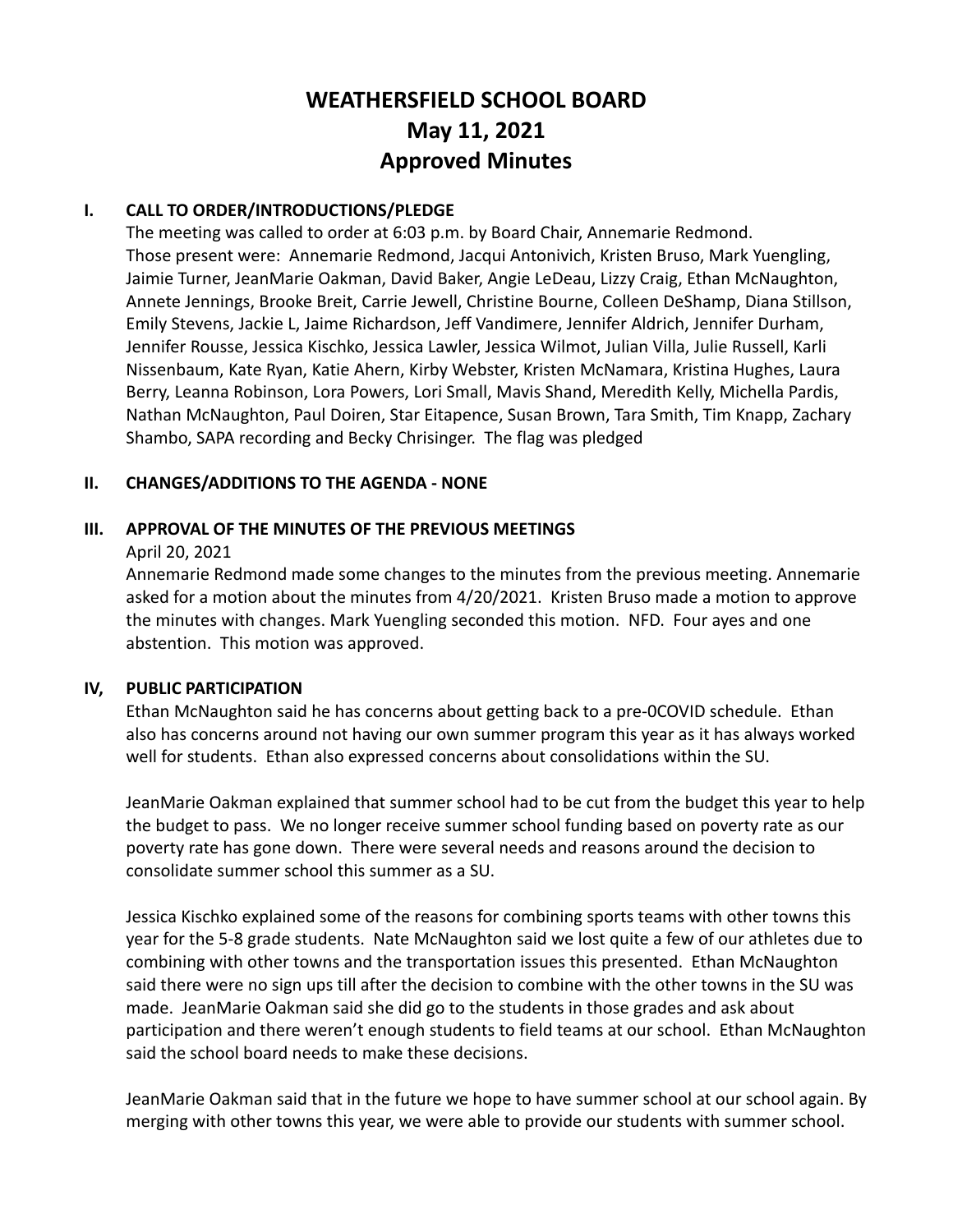Summer school was for specific students who met the criteria but can be added to as space allows.

Jacqui Antonivich mentioned the possibility that numbers of students playing sports could be down due to Covid and suggested that we should be grateful that students were given an opportunity to play sports since we are still in a pandemic.

There were questions around specials being consolidated in the SU. David Baker said there are no plans to consolidate specials as an SU. There have been schools that have shared teachers in the past when the teacher doesn't work full time at one school.

# **V. PRINCIPAL'S REPORT** - JeanMarie Oakman

JeanMarie Oakman asked if June's meeting could be at 7PM as graduation is the same day. The Board said this would be fine with them. They are having a meeting in the morning to discuss the awards and graduation ceremony. The graduation is at 4PM and if it is inside there will be limited attendance. Four to six family members can attend if it is outside. Track My Progress results are on the agenda so will be talked about later.

# **VI. SUPERINTENDENT'S REPORT** - David Baker

David Baker said the legislative year is wrapping up. The good news is that we can have an in person graduation inside or outside. We still don't have all the updated regulations.

# **VII. ITEMS FOR DISCUSSION**

### A. *COVID-19 Updates*

We have been able to lessen some restrictions and have more freedom. David Baker said we have a great group of nurses that have helped us tremendously. David and Jean Marie Oakman said hats off to the nurse this year. We haven't mixed pods a lot at this time and we are staying cautious. We are still being careful about what we do.

#### B. *COVID Stress - Angie LeDeau*

Angie LeDeau reported that less and less people have been reporting via the surveys. We will use the data to support staff.

# C. *Recovery Plan*

Annemarie Redmond asked if the Board could get a spreadsheet about how the funds are being spent that have been received due to Covid. Angie LeDeau will share a presentation at the SU Board. The SU had to complete a needs assessment which was submitted and then the actual plan will be submitted as well. The plan is to add interventionists at all the schools as well as to reduce class size so the funds are mostly being spent on personnel. JeanMarie Oakman mentioned that we were able to reduce the class size in third grade by using these funds to hire another third grade teacher. The need for another teacher in 7th grade was discussed as well as the scheduling issues that would arise from hiring another teacher. There will be a large class size in this grade. There was a lot of discussion around hiring another seventh grade teacher. At this time, this teacher isn't in the recovery plan. JeanMarie asked for direction from the Board about hiring for this position. Middle school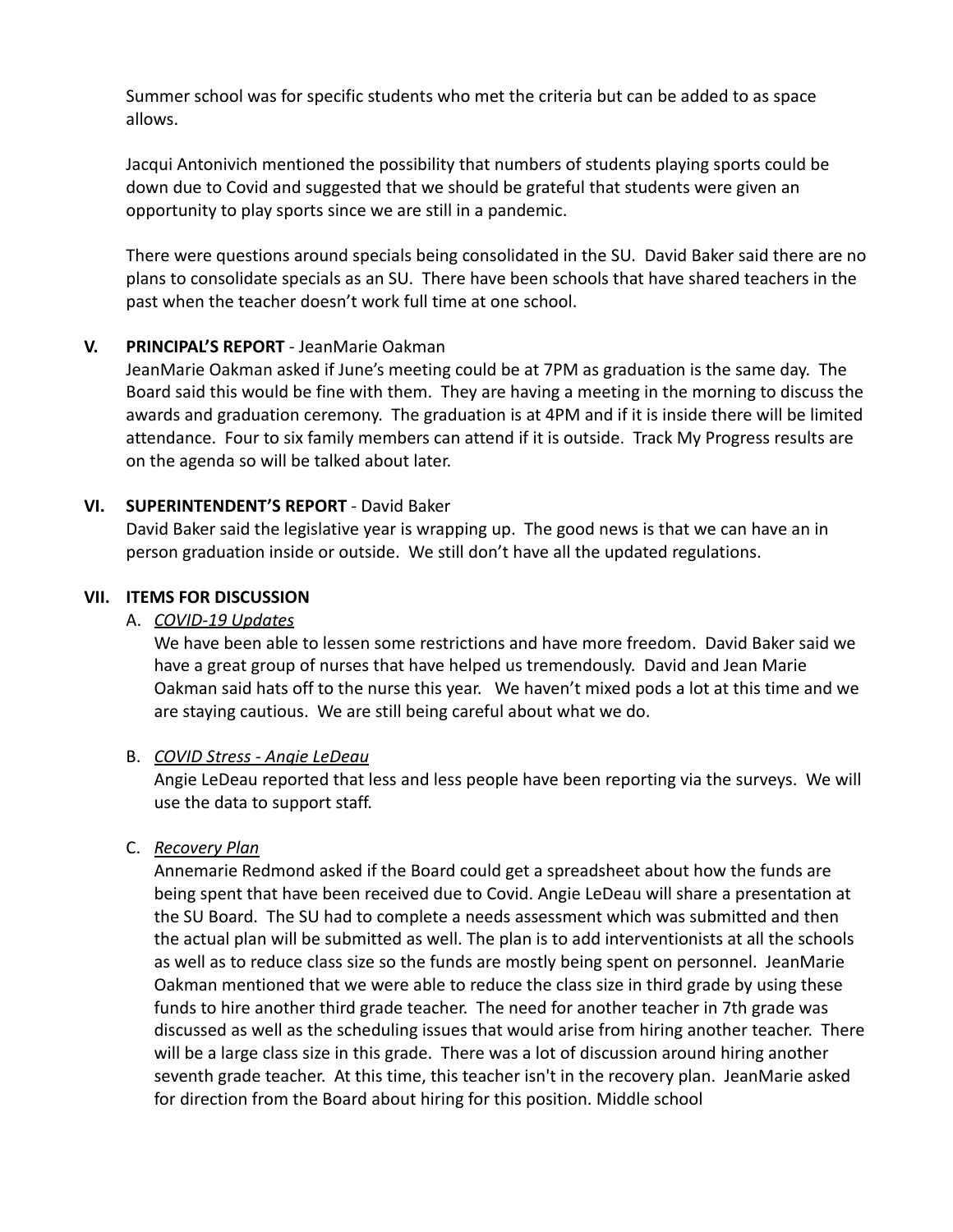teachers gave input that they had a wish for a reading teacher but they also didn't want to put a financial burden on the school and create a deficit. There was a lot of discussion around this teacher position and questions surrounding the recovery plan. JeanMarie Oakman mentioned that if we hired another teacher, we wouldn't need the regular education paraprofessional for this class. Some people expressed thanks to the middle school teachers for their attitude and agreed that we need to keep the budget as it has been approved. Annemarie Redmond asked David Baker if there is possible funding from the COVID funds. Angie LeDeau said she believes that we could consider adding this position to the plan and this will be looked into.

Mark Yuengling brought up the lack of clarity with this funding. Annemarie Redmond said she'd like to see these funds be looked into. There was a lot more discussion. There was clarification around the fact that these funds are not community based or local Board driven but by the direction of the AOE they are directed by the SU. Mark Yuengling asked if the school board members could be given copies of the recovery plan and spreadsheets. These will be sent to all of the board members in all of the towns.

#### D. *Graduation*

It will take place on June 8, 2021 at 4PM. Pods will be marked outside so families can be together.

#### E. *Review of Test Scores - JeanMarie Oakman*

JeanMarie Oakman went over the test scores in detail and explained them. By and large, we did very well as a school on these tests. When reviewing these scores, JeanMarie also sees where the needs are by reviewing these scores.

#### F. *Scheduling Restrictions*

David Baker said that 22 staff members including administrators were on the scheduling task force. Some of the things that were put into the schedule for next year were less transitions, lunches in the classroom, instructional blocks and taking time each day for training. David Baker believes the task force did a great job. We have to have a unified school day.

Annemarie Redmond said a lot of people are concerned about the shortened day when we are trying to catch students up.

There was discussion around the actual school day and David Baker said this is done at the building level for each school. Several teachers expressed concerns around this schedule as far as teaching time, after school time with students and other concerns. Parents also expressed concerns around this schedule.

There was a lot of discussion around the need for after school time with students. Some teachers expressed concerns about having time for after school help via having to always be in training after school. There are still days built in the school year for training time.

Parents expressed how much they appreciate after school programs and homework help for students.